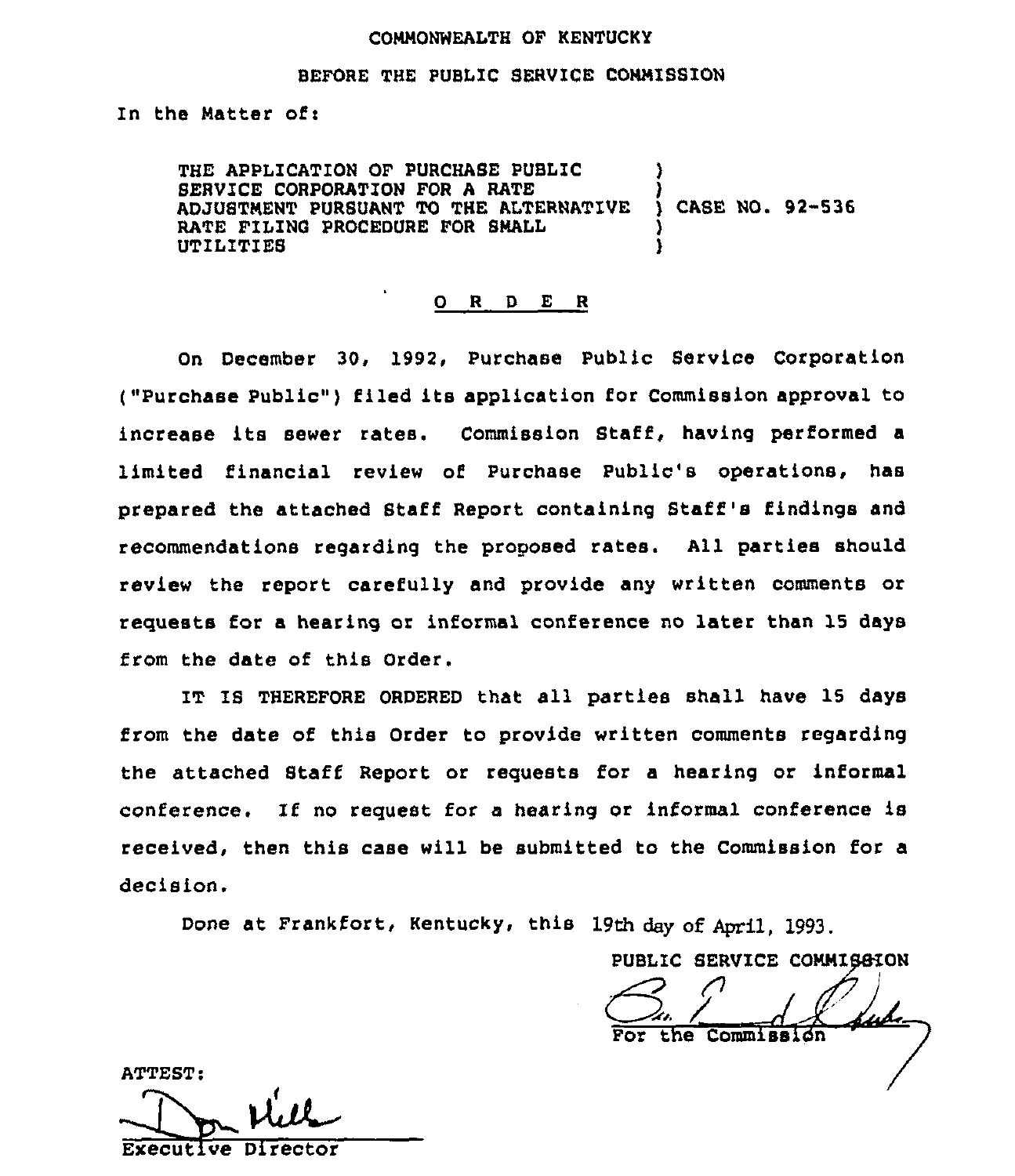### CONNONWEALTH OF KENTUCKY

# BEFORE THE PUBLIC SERVICE COMMISSION

### In the Natter ofi

THE APPLICATION OF PURCHASE PUBLIC  $\qquad$ SERVICE CORPORATION FOR A RATE ( )<br>ADJUSTMENT PURSUANT TO THE ALTERNATIVE ) ADJUSTMENT PURSUANT TO THE ALTERNATIVE )<br>RATE FILING PROCEDURE FOR SMALL RATE FILING PROCEDURE FOR SMALL  $\left\{\begin{array}{ccc} \text{V}\end{array}\right\}$ UTILITIES CASE NO. 92-536

#### STAFF REPORT

Prepared By: Jack Scott Lawless, CPA Public Utility Financial Analyst Water and Sewer Revenue Requirements Branch Finanoial Analysis

Prepared By: John Geoghegan Public Utility Rate Analyst Communications, Water and Sewer Rate Design Branch Division of Rates and Research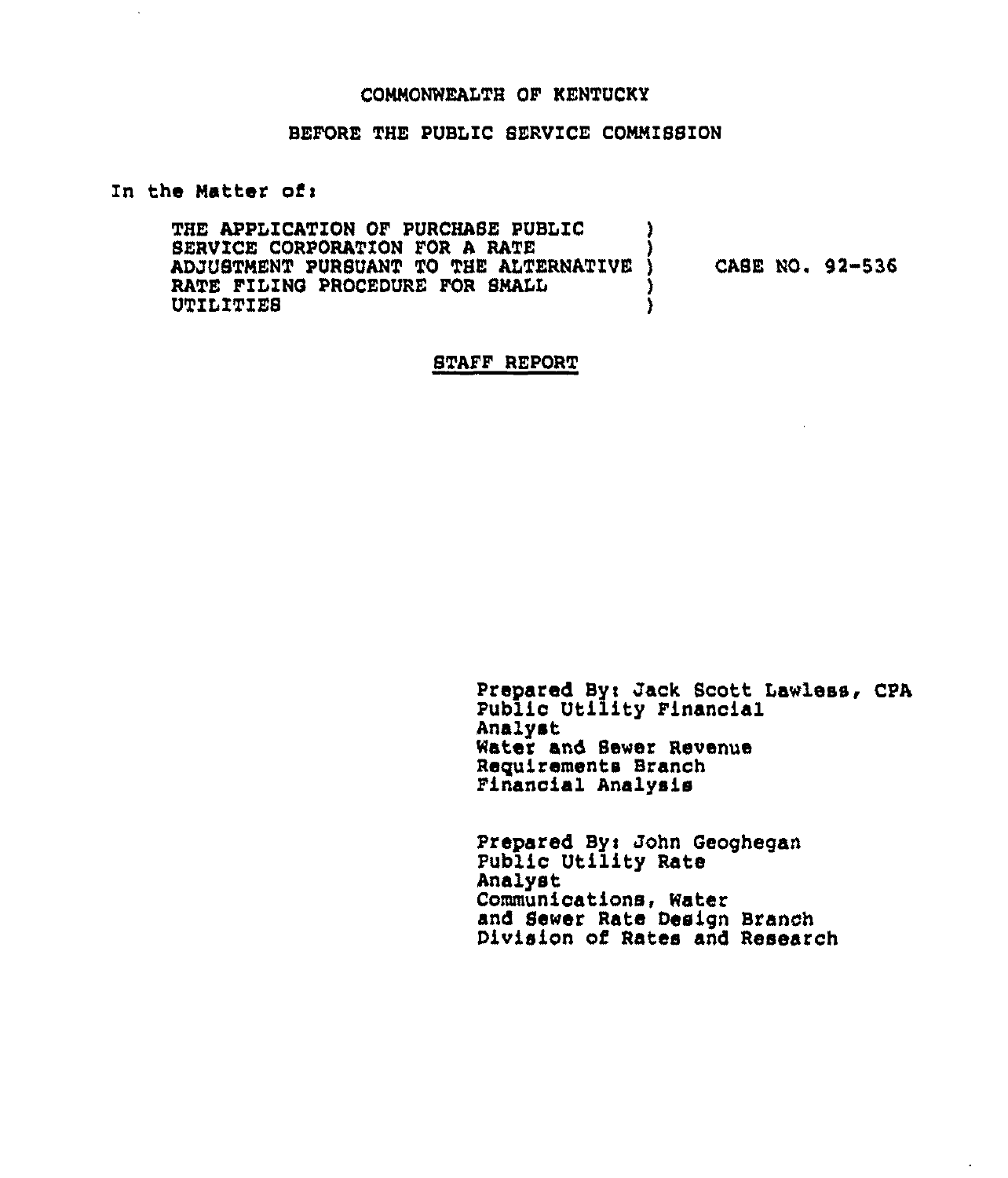### STAFF REPORT

#### ON

# PURCHASE PUBLIC SERVICE CORPORATION

## CASE NO, 92-536

### A. Preface

On December 3Q, 1992, Purchase Public Service Corporation ("Purchase Public") filed its application with the Kentucky Public Service Commission {"Commission") seeking approval to increase its tariffed sewer rates by \$5,969.

In order to evaluate the requested increase, the Commission Staff ("Staff" ) chose to perform <sup>a</sup> limited financial review of Purchase Public's operations for the test period, the twelve month period ending December 31, 1991. Jack Scott Lawless of the Commission's Division of Financial Analysis conducted the review on January 7, 1993 at the Purchase Area Development District's office in Mayfield, Kentucky. John Qeoghegan of the Commission's Division of Rates and Research performed a review of Purchase Public's reported revenues at the offices of the Commission.

The findings of the field review have been reduced to writing in this report. Mr. Geoghegan is responsible for the sections related to operating revenues and rate design. The remaining sections of this report were prepared by Mr. Lawless. Based upon the findings of this report, Staff recommends that Purchase Public be allowed to increase its normalized operating revenues by 85,881.

# Scope

The scope of the review was limited to obtaining information to determine whether test period operating revenues and expenses were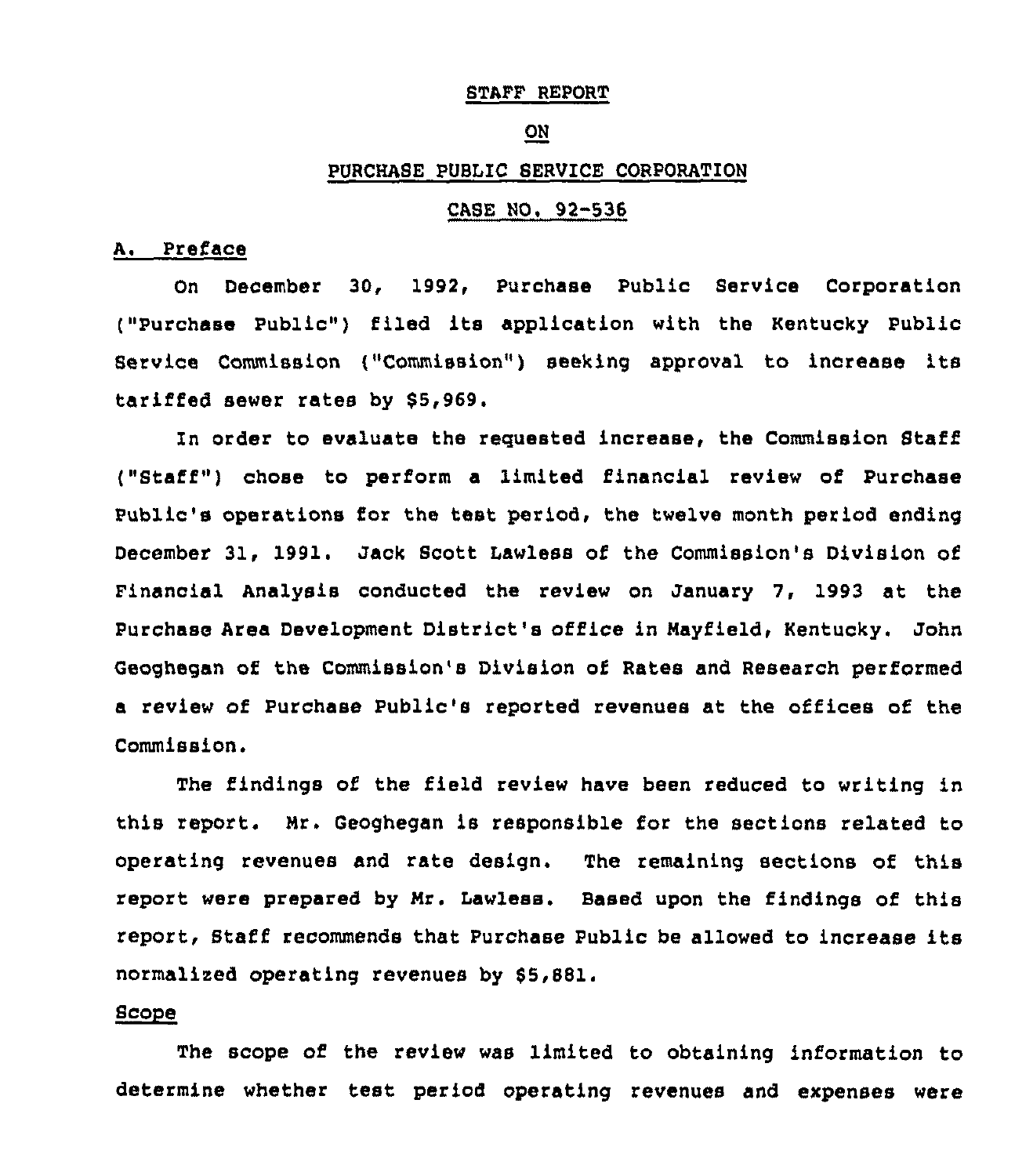Staff Report PSC Case No. 92-536 Page <sup>2</sup> of 6

representative of normal operations. Insignificant or immaterial discrepancies were not pursued and are not addressed herein.

During the course of the review, Purchase Public was advised that all proposed adjustments to test year expenses must be supported by some form of documentation and that all such adjustments must be known and measurable.

#### B. Analysis of Operatinc Revenues and Expenses

#### Ooeratinc Revenue

Purchase Public's 1991 annual report indicates that it received 63,447 in revenues from rates during the test year. After review of the data filed by Purchase Public in its application, Staff recommends no adjustments to this figure.

### Operatinc Exoenses

Purchase Public reported operating expenses of \$14,056 in its 1991 annual report which it proposed to decrease by 55,770. Staff has decreased test year expenses by \$5,847 as shown on Appendix B attached to this report. Purchase Public's and Staff's pro forma adjustments to test period operations are discussed in the following sections of this report.

### Other Labor and Materials/Routine Maintenance

During the test year Purchase Public reported expenses of 55,010 and \$5,860 in its other labor and materials and routine maintenance accounts, respectively. Purchase Public proposed to eliminate \$6,370 of these expenses in order to reflect its proposed routine maintenance agreement with the Purchase Area Development District in the amount of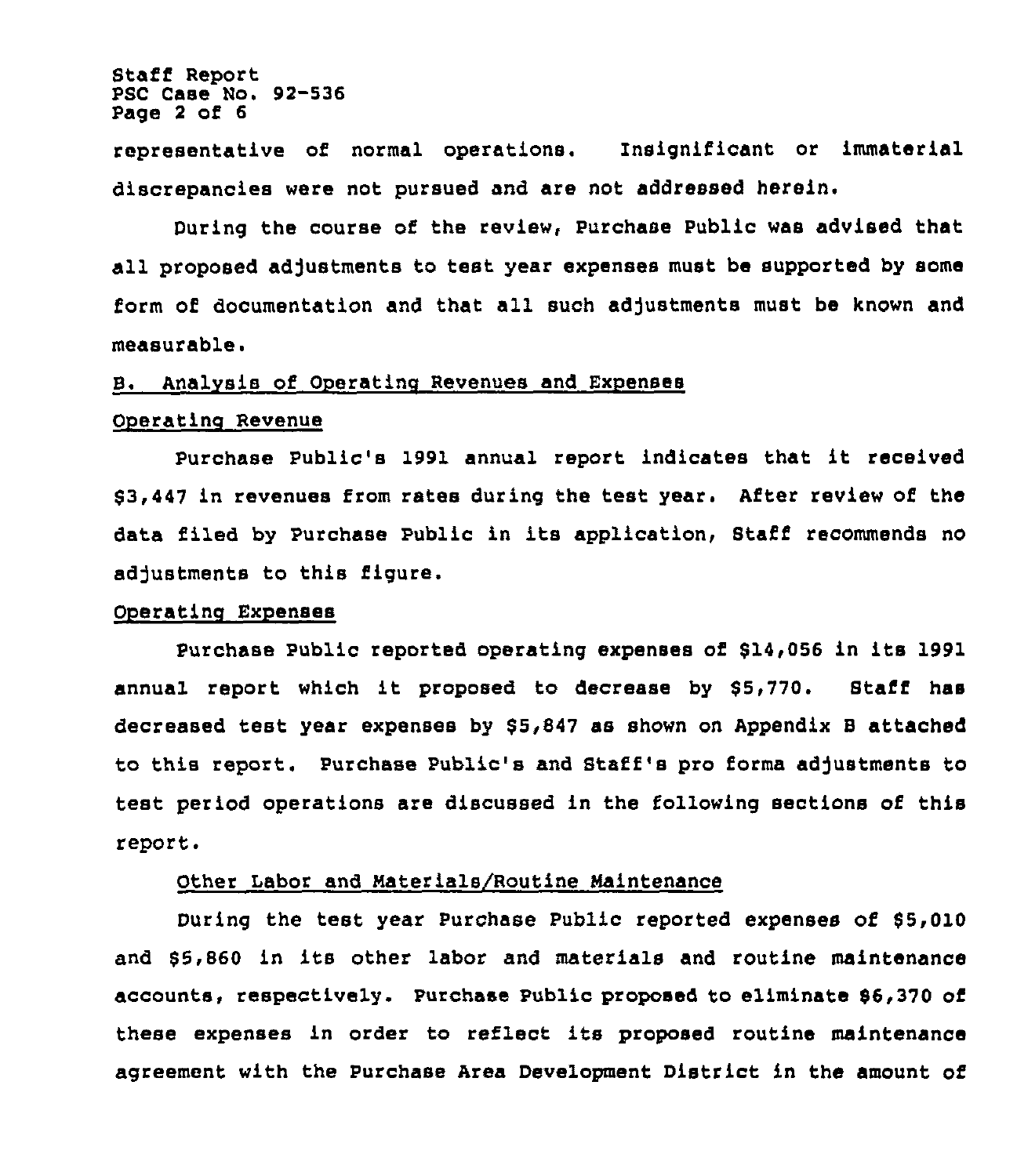Staff Report PSC Case No. 92-536 Page 3 of 6

 $$4.500<sup>1</sup>$ . After consulting with Mr. Larry Updike of the Commission's Division of Engineering, Staff deems this a reasonable amount for a maintenance contract. This Commission reviewed a similar agreement between the Purchase Area Development District and Mayfield Service Corporation in Case No. 89-186<sup>2</sup> and found its associated expenses to be reasonable. To be consistent with the prior Commission order, Staff has accepted Purchase Public's adjustment for determining revenue requirements in this case.

## Miscellaneous Supplies

During the test year Purchase Public reported 6755 in the miscellaneous supplies account. During its review Staff was supplied with supporting documentation for items included in this account except for invoices totaling 6186. Staff has eliminated that amount from test year miscellaneous supplies expense to calculate pro forma revenue requirements.

Included in this account was 8458 which reflects monthly water testing performed by McCoy and McCoy. Staff has decreased this amount

| 1 | Other labor and materials<br>Routine maintenance | 5,010<br>5,860     |
|---|--------------------------------------------------|--------------------|
|   | Total test year<br>Less: Adjustment              | 10,870<br>(6, 370) |
|   | Pro forma                                        | <u>4,500</u>       |

 $\overline{\mathbf{2}}$ The Application of Mayfield Service Corporation for a Rate Adjustment Pursuant to the Alternative Rate Filing Procedure for Small Utilities.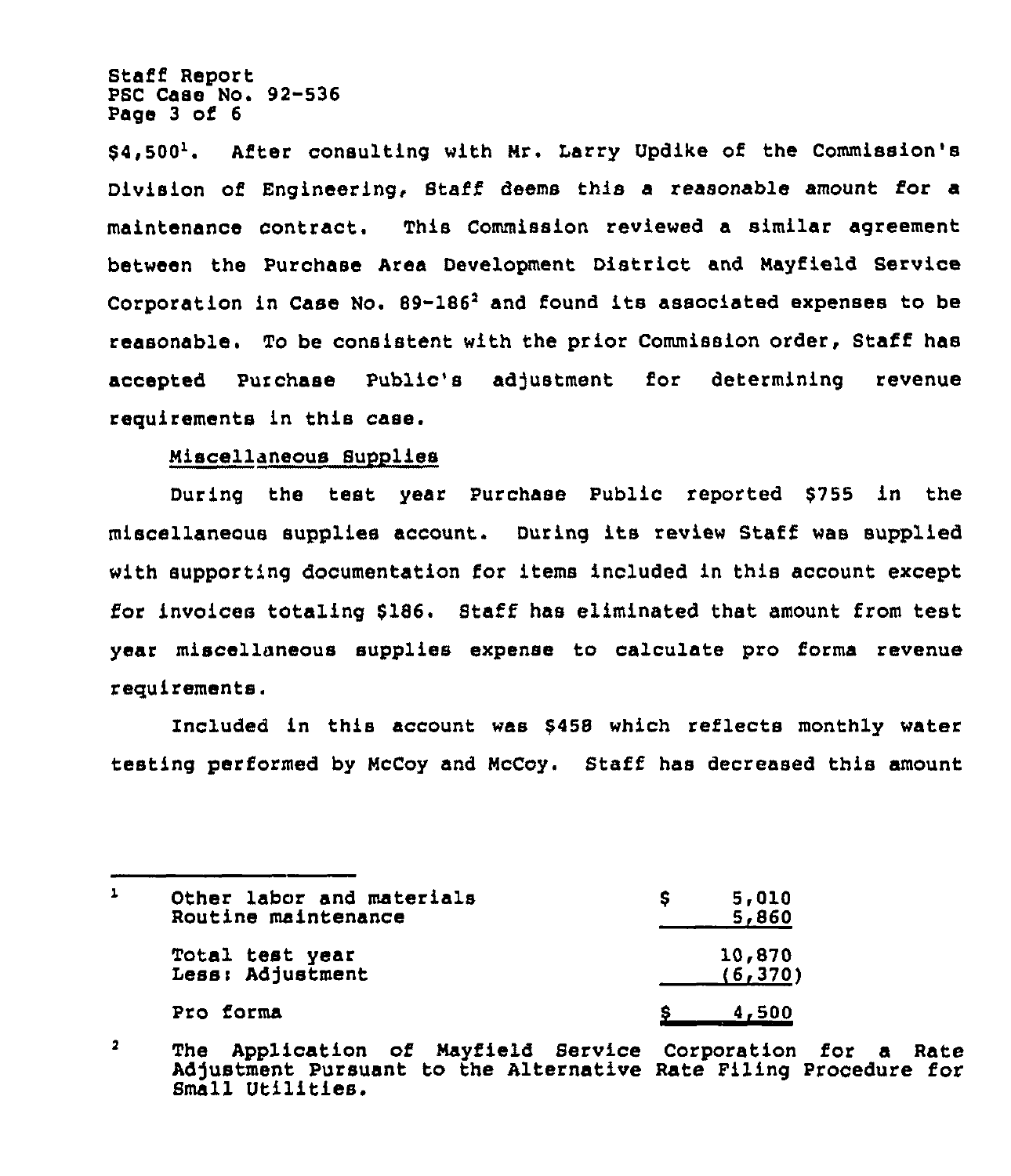### Staff Report PSC Case No. 92-536 Page 4 of 6

by \$242<sup>3</sup> to reflect quarterly water testing, which reflects the frequency of current water testing by Purchase Public.

## Administrative Services

Purchase Public included in its determination of revenue requirements an adjustment to reflect an agreement between itself and the Purchase Area Development District where by Purchase Public will pay \$600 annually as compensation for administrative services performed by the Development District. <sup>A</sup> fee of this nature is generally allowed by this Commission and Staff agrees with the proposed adjustment. Therefore, pro forma operating expenses have been increased by 6600.

### KPDES Permit

Staff has amortized the cost of the KPDES discharge permit of 61,500 over the five year life of the permit resulting in a 6300 increase in test year operation and maintenance expenses. purchase Public failed to include this adjustment in its application.

## PSC Assessment

Purchase Public will be required to pay an annual PSC assessment fee of \$50. This fee was not included in test year expenses. Therefore, Staff has increased operating expenses by \$50 to allow recovery of this expense.

| 3 | Quarterly charge<br>Annualize | 54<br>s        |
|---|-------------------------------|----------------|
|   | Pro forma<br>Less: Test year  | 216<br>' 458 ' |
|   | Adjustment                    | (242)          |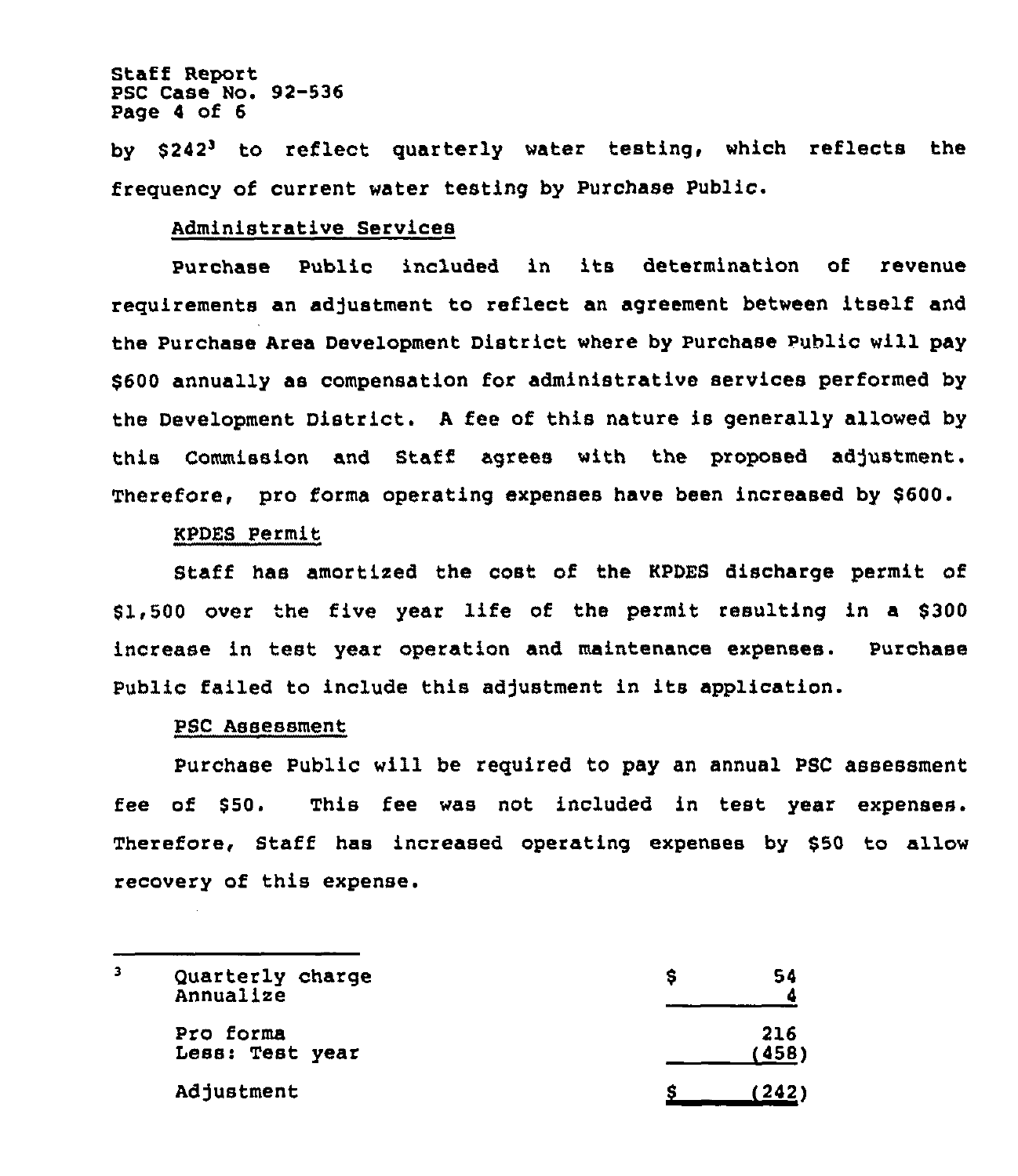#### Staff Report PSC Case No. 92-536 Page 5 of 6

## C. Revenue Requirements Determination

Staff recommends that Purchase Public's revenue requirements be calculated using an 88 percent operating ratio, which is the approach frequently used by this Commission for small, privately owned utilities. Staff understands that Purchase Public is a non-profit organisation but an operating ratio calculation is essential in order to allow Purchase Public to build capital and to offset the mismatch of annual cash inflows and annual cash outflows. For example, Staff included the annual recovery of 1/5 of the cost of the KPDES permit in its calculation of pro forma revenue requirements. This inclusion will allow an annual recovery of 8300 although the actual cash outflow in one given year will be Sl,500, thus creating a mismatch. Since there are no stockholders to absorb the excess 8l,200 outflow in the year of payment, the rates approved in this case must be sufficient to offset this mismatch as well as others.

The approach recommended by Staff results in a \$9,328 pro forma revenue requirement calculated as follows:

| Pro forma operating expenses<br>Divide by: 88% operating ratio | 8,209<br>88%        |
|----------------------------------------------------------------|---------------------|
| Revenue Requirement                                            | $\frac{6}{2}$ 9,328 |

# D. Rate Design

In its application, Purchase Public filed a schedule of its present and proposed rates. The utility did not propose to change its present rate design, a flat monthly rate. Staff is of the opinion that the present rate design is reasonable; therefore, any change in revenue in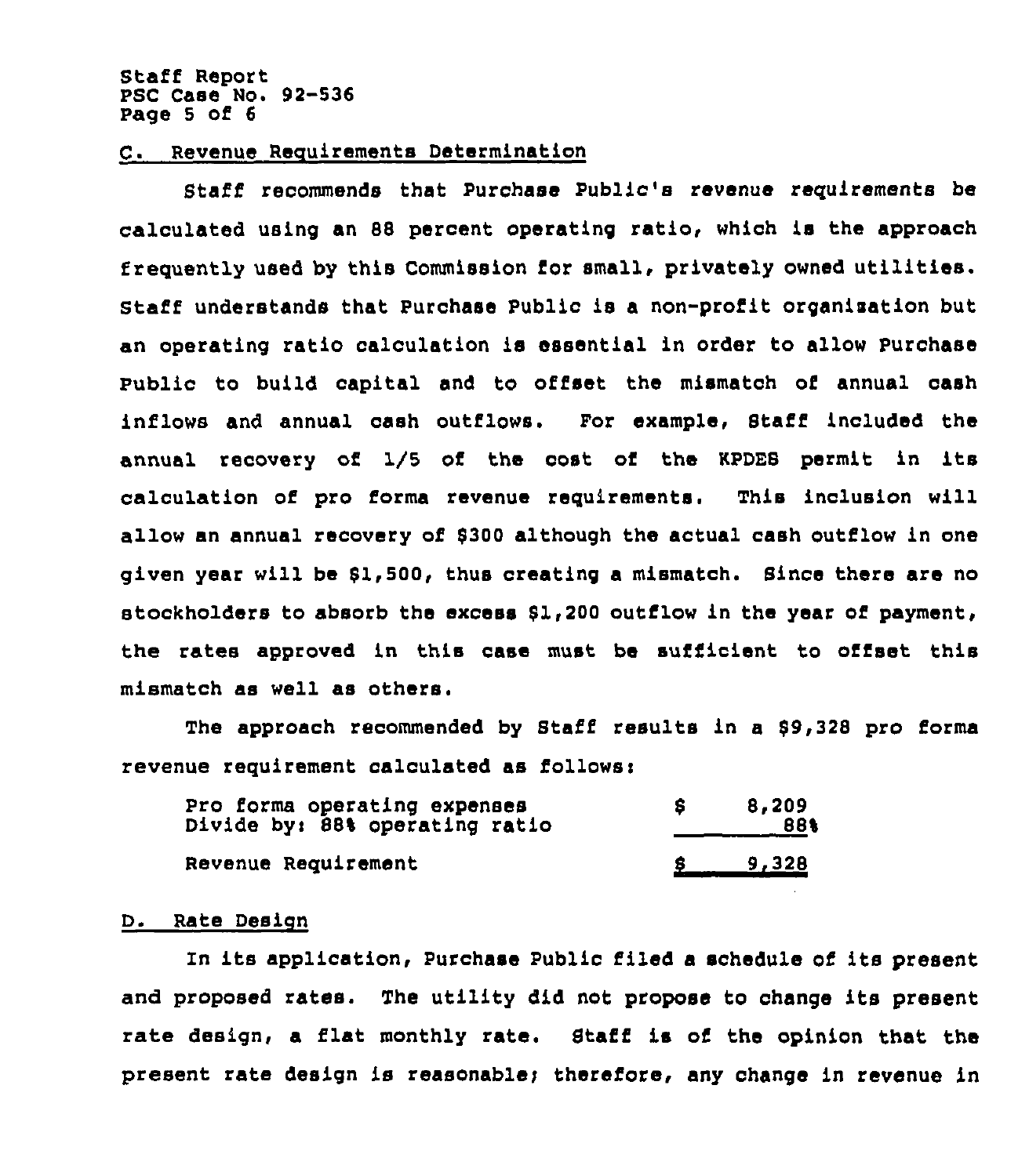Staff Report PSC Case No. 92-536 Page 6 of 6

this case will be added or subtracted to the existing rate structure. The recommended rate as set out in Appendix A will generate \$9,328, in annual revenues based upon Purchase Public's present number of customers.

E. Signatures

Prepared By: Jack Scott LawYess

Public Utility Financial Analyst Water and Sewer Revenue Requirements Branch Rates and Tariffs Division

0a hez ar

Prepared By //John Geoghage Public Utilffy Rate Analyst Communications, Water and Sewer Rate Design Branch Division of Rates and Research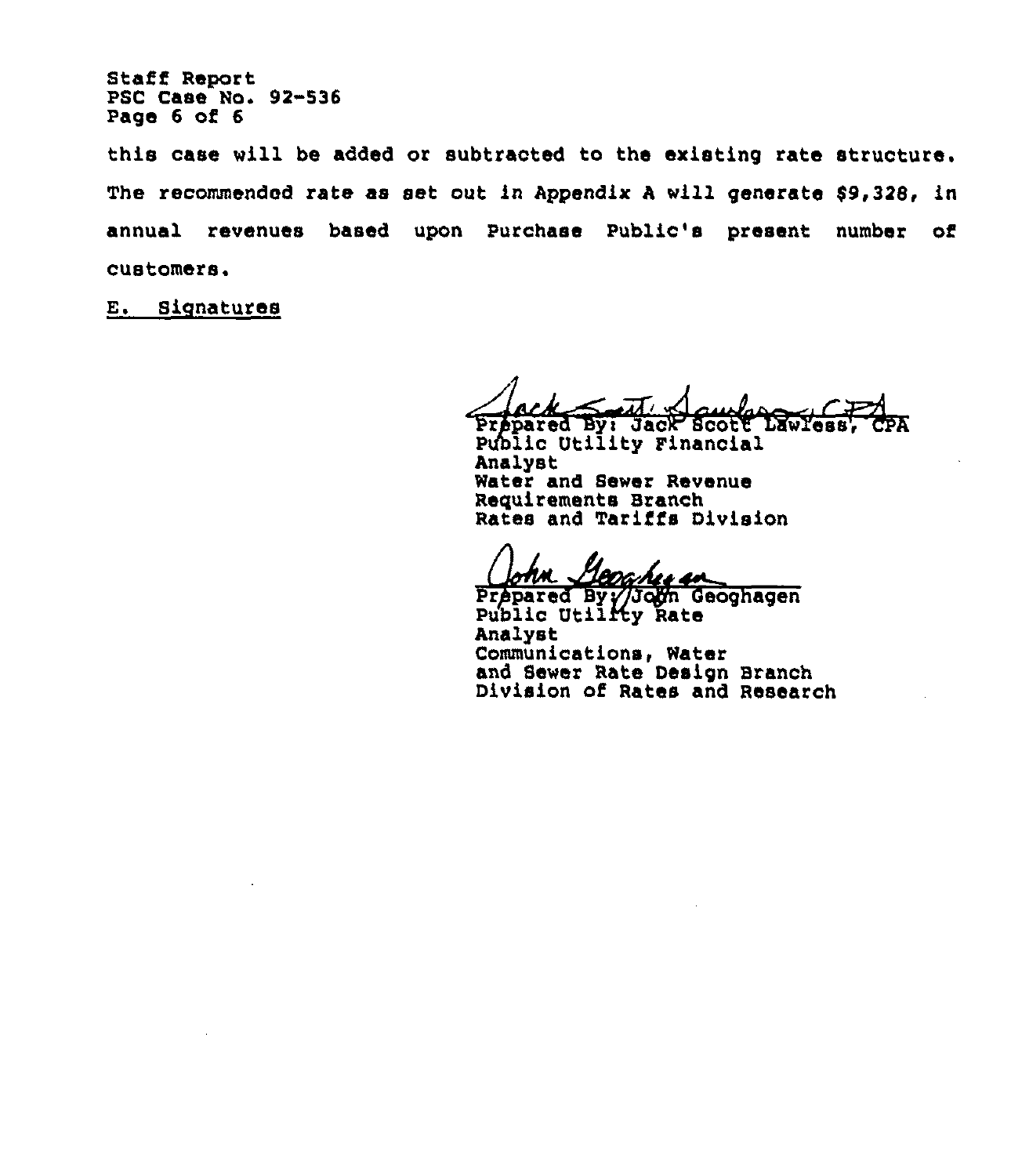# APPENDIX A TO STAFF REPORT CASE NO. 92-536

The Staff recommends the following rate be prescribed for customer of Purchase Public Service Corporation.

Flat Monthly Rate

938.87